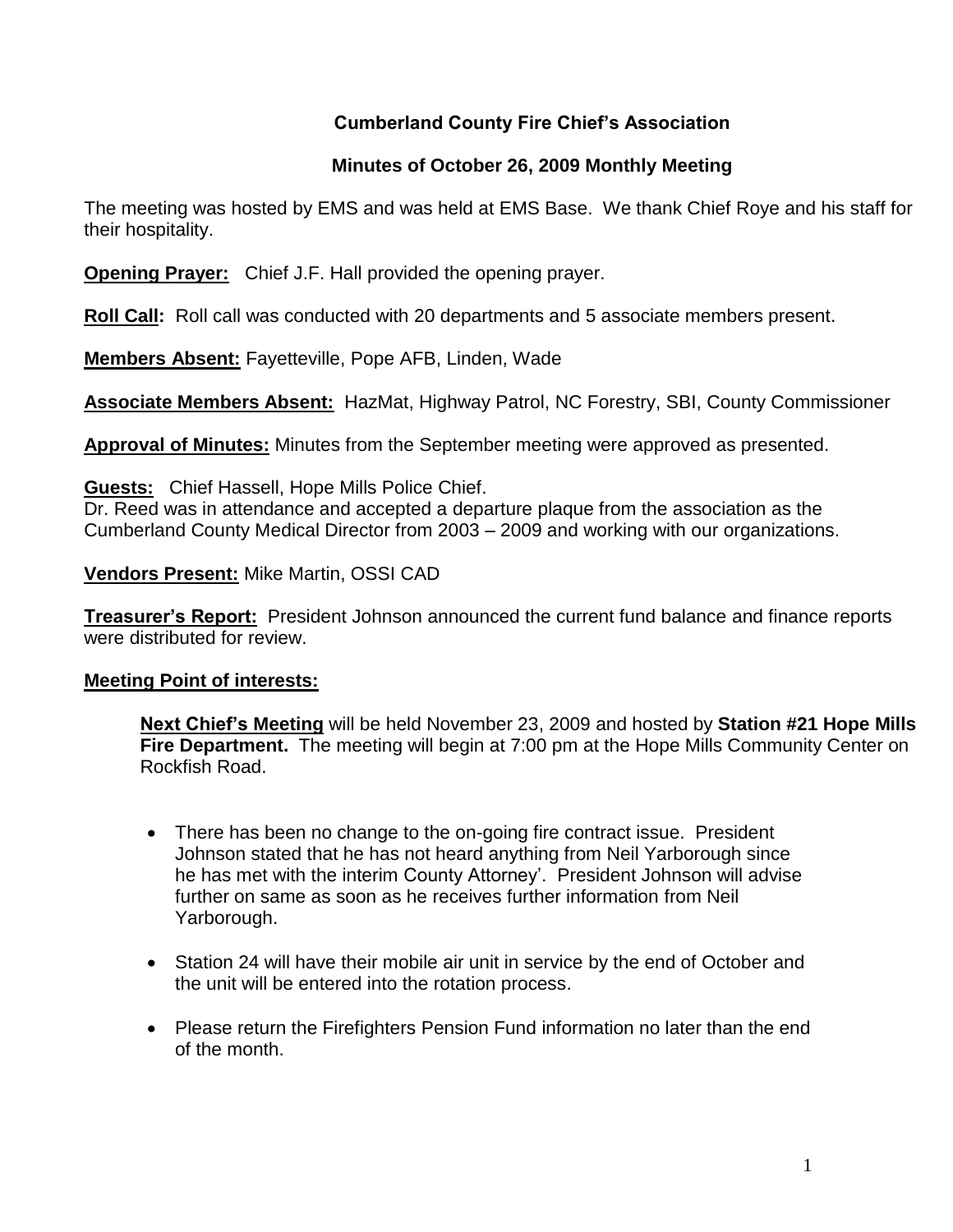- President Johnson thanked all those involved in the Memorial Service at FTCC.
- The new fire safety house is in need of some DVD's on fire safety. President Johnson has asked the fire prevention team to come up with a list of video's that can be purchased for use with the new house. The house will be on display at the November Chief's meeting.
- President Johnson has asked the association for ideas on how to dispose of the old fire safety house. Please make any recommendations you may have at the November meeting.

# **OLD BUSINESS:**

- President Johnson advised the membership that he is still awaiting the response from the grant administrators to determine the exact amount the association will have to refund to the Federal Government for the radio extended warranty contract. The warranty contract was not allowed by grant guidelines.
- President Johnson stated that the only department that responded with man-power information was station 17. The information is needed in order to make recommendations to the county concerning minimum man-power recommendations.

# **NEW BUSINESS:**

• Mike Martin presented a demonstration of the new CAD program that is being installed at the County and City dispatch centers. President Johnson advised the association that a grant had been requested through the AFG program to assist in funding the mobile data portion of the new CAD system

# **COMMITTEE REPORTS:**

# **I D CARD COMMITTEE** Lt. Tara Johnson (Stoney Point) Chairperson

 **FYI.** Fire Chiefs are required to send a signed letter or memo with a firefighter requesting an ID Card. For any questions or an appointment contact 424-0694 or e-mail at [tara@stoneypointfire.com](mailto:tara@stoneypointfire.com)

# **FIRE PREVENTION/EDUCATION COMMITTEE** Chief J. F. Hall (Bethany) Chairperson

• No report.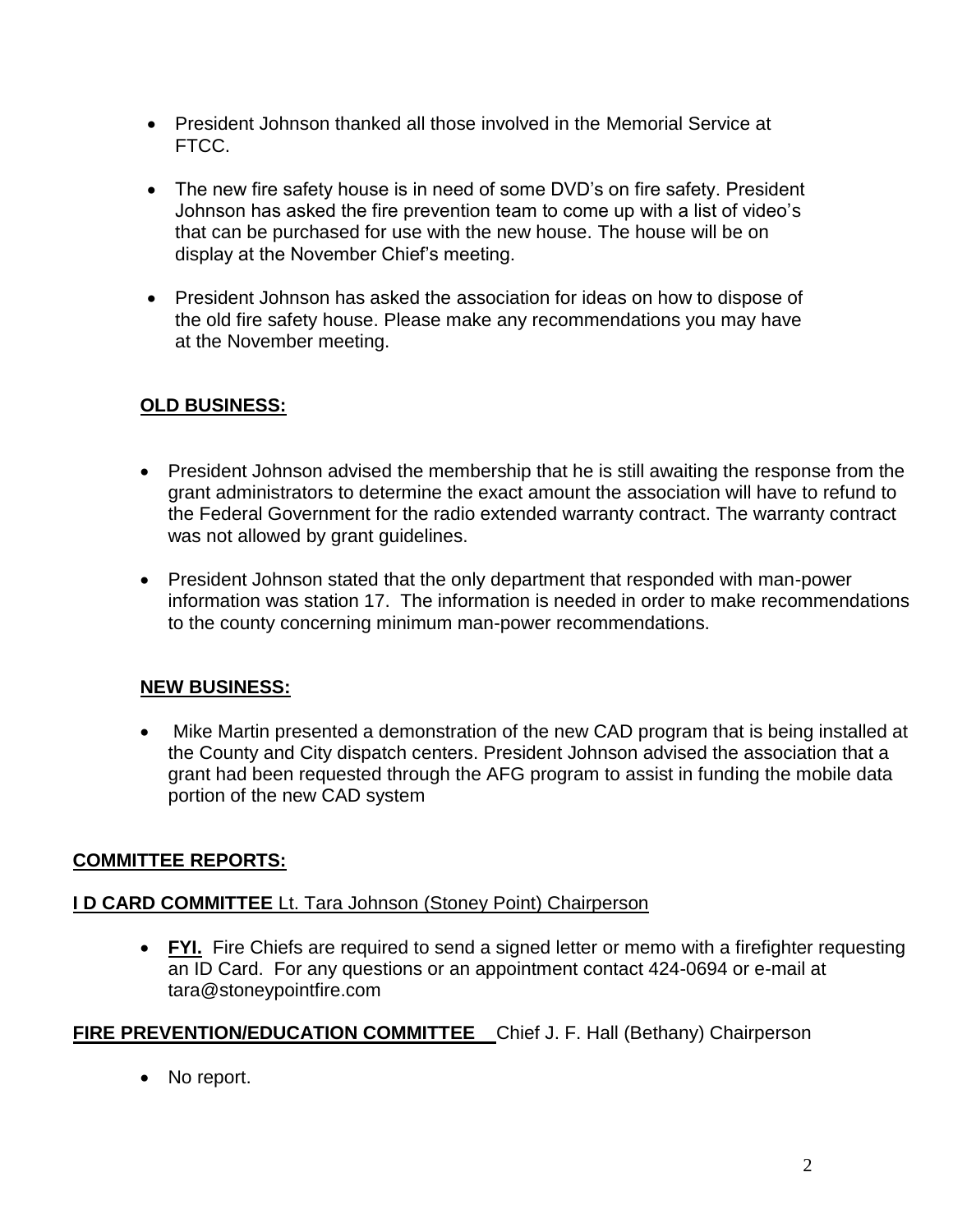#### **COMMUNICATIONS COMMITTEE** Chief B. Bullard (Stedman) Chairperson • No report. **STANDARDS & POLICY COMMITTEE** Chief K. Hall (Cumberland Road) Chairperson

• No report.

**TRAINING COMMITTEE** Chief P. Strahan (Westarea) Chairperson

• No report.

**MEMORIAL COMMITTEE** Chief S. Blackburn (Ft. Bragg) Chairperson

• No report.

**AUTOMATIC AID/MUTUAL AID COMMITTEE** Chief Ake (Beaver Dam) Chairperson

• No report.

**FINANCE COMMITTEE** Deputy Chief Freddy Johnson Jr. (Stoney Point) Chairperson

• No report.

**RESCUE COMMITTEE** Deputy Chief Freddy Johnson Jr. (Stoney Point) Chairperson

• No report

**EASTERN FIRE SCHOOL** Chief R. Marley (Pearces Mill) Chairperson

• No report.

### **ASSOCIATE MEMBERS REPORT**

### **EMERGENCY SERVICES DIRECTOR/ ECC-911** Kenny Curry, Director

• Director Currie advised that the CAD was being set up and should be operational by late January. Please look at allowing the CAD to recommend the closest unit available concept. The center is working towards accreditation. You will see some changes forth coming in an effort to bring the center into compliance with NFPA 1221. Director Curry stated that the center would start pre-alerting on almost all calls starting November 1, 2009 in order to comply with the applicable standards.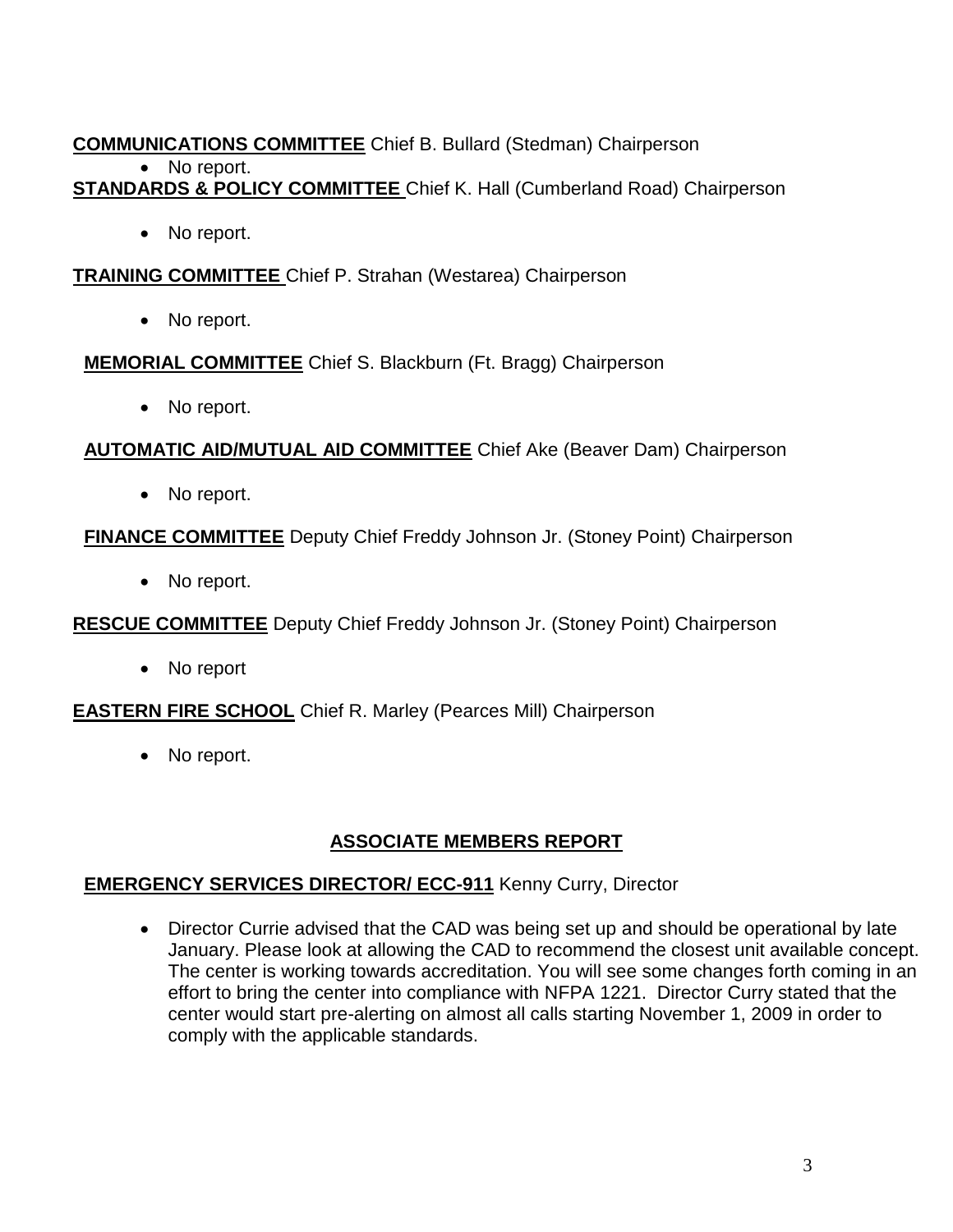## **EMS DIRECTOR:** Michael Roye, Director

• New EMS protocols will be sent to your e-mail accounts in a PDF format. Please contact Chief Roye if you have any questions. There will be several first responder programs conducted after January. Please call for further information.

**HAZMAT** BC Hieu Sifford, FFD - POC telephone for HAZMAT is 433-1729

No report

### **FORESTRY DISTRICT** Ranger (TBD)

• No report.

#### **FTCC** Ernest Ward

• No report.

#### **SHERIFF'S OFFICE** Sheriff Butler

• No report.

### **HIGHWAY PATROL**

• No report.

#### **CHRISTIAN FIREFIGHTERS** Chaplain Cassanova

• No report.

### **COUNTY COMMISSIONERS** Fire Commissioner Ed Melvin

• No report.

### **FOR THE GOOD OF THE ASSOCIATION:**

Chief Hodges is getting ready to purchase fire hose for his department. Anyone wishing to look at participating in a bulk purchase is encouraged to contact him as soon as possible.